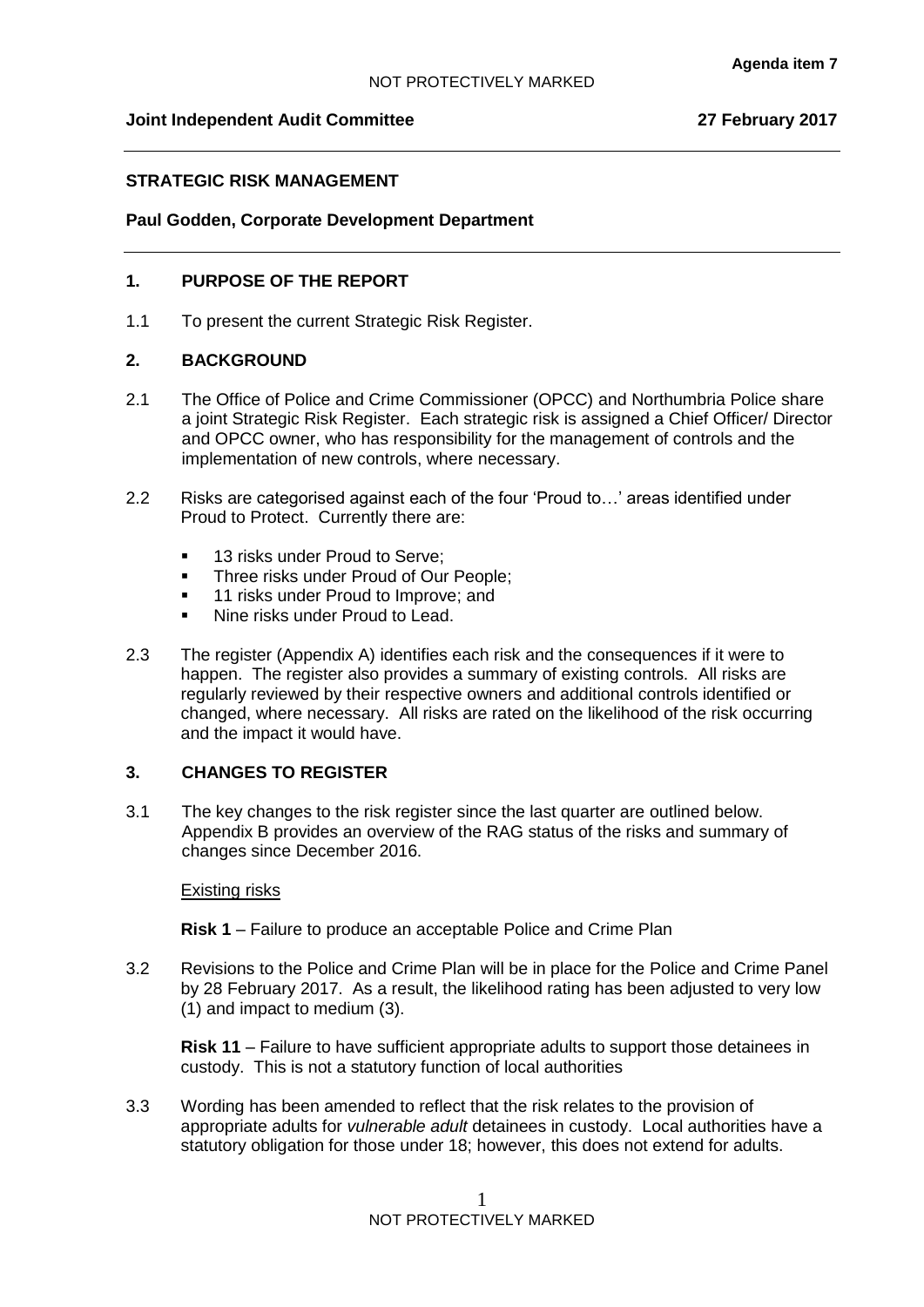3.4 A plan is in place to develop a trained volunteer service with Sunderland University; therefore, the likelihood has already changed from high (4) to medium (3) and will be further reviewed on implementation. Provision has been agreed to provide trained appropriate adults on a 24 hour basis via a call out system. Training and implementation of the scheme funded by the OPCC will be delivered in early February. A comprehensive service level agreement will be in place to ensure volunteer availability 365 days per annum, with an agreed response time. All volunteers will undergo a selection process (including references) and subject to Disclosure and Barring Service checks. A steering group will be created to oversee performance and to monitor service delivery as well as spontaneous issues and/or complaints.

### **Risks 33 – The loss or inappropriate disclosure of sensitive data**

- 3.5 The impact of the loss or inappropriate disclosure of sensitive data has been reviewed following the circumstances and events that occurred as part of the migration of data from the old Recording of Digital Interviews System (RODI) server to a new virtualised server. Likelihood of the risk/ reoccurrence has been assessed as very low (1); impact has been reassessed as high (4) from medium (3). This assessment is based on the following:
	- The events that occurred were not due to a systemic failure;
	- Implementation of all of the recommendations from the recent internal audit exercise further strengthens existing controls to avoid the occurrence of one-off human error;
	- Impact was significant and involved victims, offenders and criminal justice partners.

### New risks

3.6 Two new risks have been added to the joint strategic risk register in relation to delays in digital forensic examinations and achievement of ISO accreditation in this area of business.

**Risk 12** - Severe delays in digital forensic examinations.

- 3.7 Likelihood has been assessed as very high (5) and impact as high (4). Consequences include:
	- Negative impact on investigations, victim care and safeguarding.
	- Negative impact on criminal justice system.
	- Dangerous offenders not being brought to justice in a timely manner.
	- Decreased public confidence.
- 3.8 Controls include the restructure of the Digital Forensics Unit, which will support an improved operating model including equipment, triage, and submission policy.
- 3.9 A temporary increase in staff will eliminate the backlog and investment in digital evidence suites will decrease low level demand.

**Risk 13** - Failure to achieve ISO/IEC 17025 accreditation for digital device examination.

3.10 Likelihood has been assessed as high (4) as the Force will not be fully accredited by October 2017, and impact as medium (3). Consequences include: